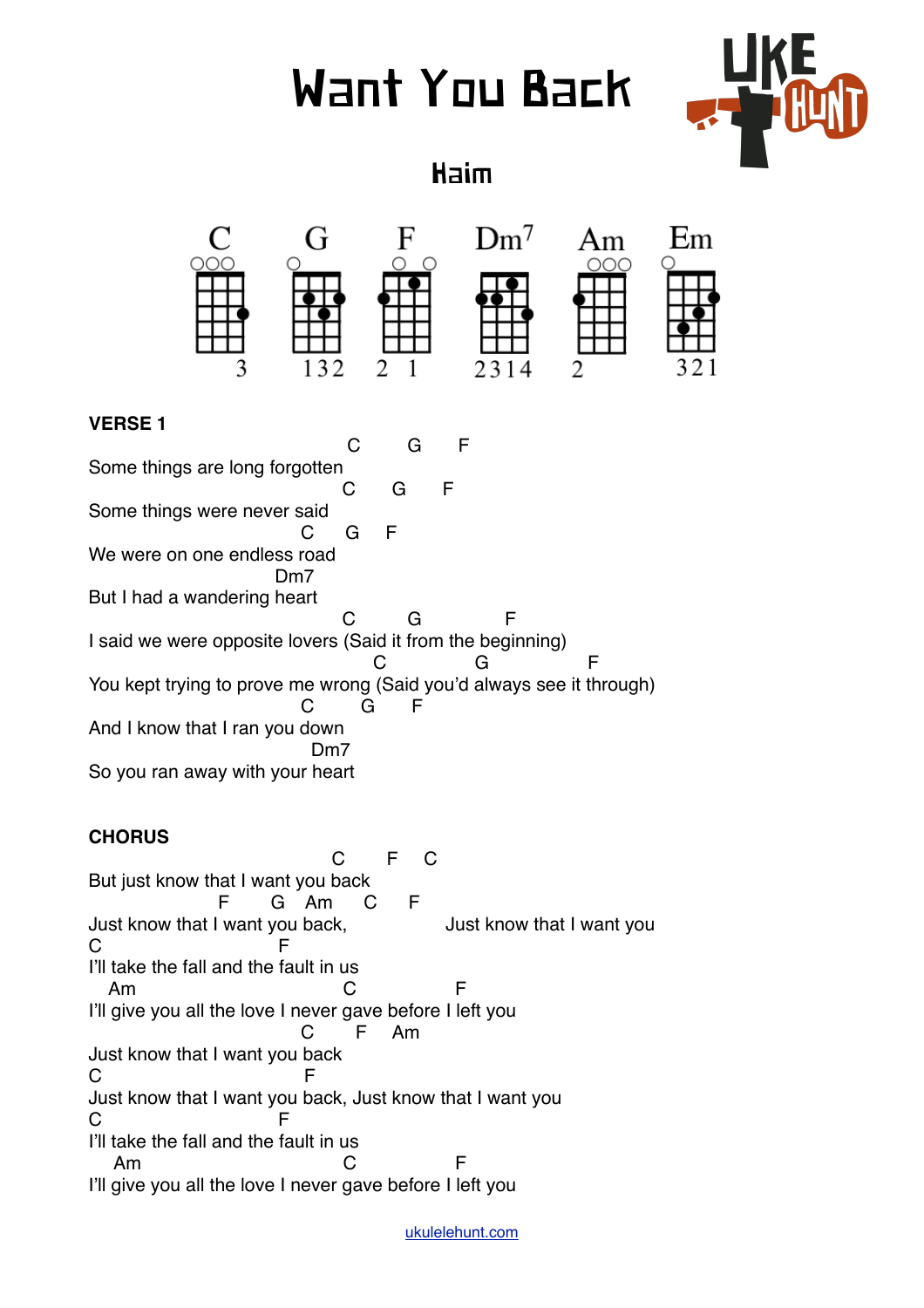#### **VERSE 2**

 C G F I know it's hard to hear it **C** G F And it may never be enough Dm7 But don't take it out on me now Figure 1999 and the state of the Figure 'Cause I blame it all on myself **C** G F And I had a fear of forgiveness (Said it from the beginning) **C** G F I was too proud to say I was wrong (Said you'd always see me through) Dm7 All that time is gone, no more fearing control Fig. 1999 - F I'm ready for the both of us now

## **CHORUS**

 C F C But just know that I want you back F G Am C F Just know that I want you back, Just know that I want you C F I'll take the fall and the fault in us Am C F I'll give you all the love I never gave before I left you F G Just know that I want you back Em F Just know that I want you back, Just know that I want you F G I'll take the fall and the fault in us en de la component de la component de la component de la component de la component de la component de la compo I'll give you all the love I never gave before I left you

**MIDDLE**

 F G Just know that I want you back Em F Just know that I want you back Just know that I want you F I'll take the fall and the fault in us G Em F I'll give you all the love I never gave before I left you **F** G Just know that I want you back **Am** C Just know that I want you back Just know that I want you F G I'll take the fall and the fault in us Am C I'll give you all the love I never gave before I left you